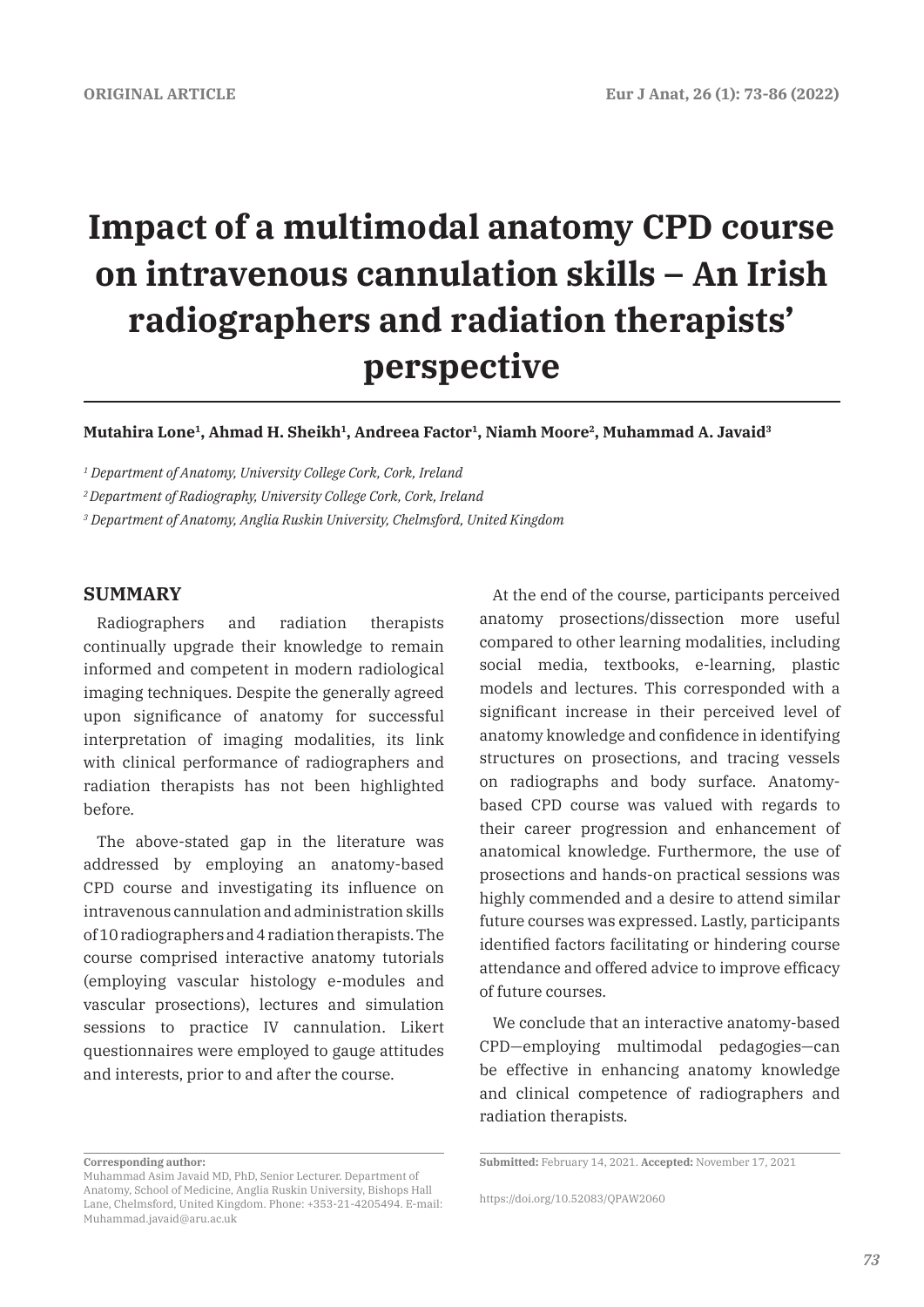**Key words:** Continuous professional development (CPD) – Radiographers – Radiation therapists – Anatomy – IV cannulation – Human prosections

# **INTRODUCTION**

Anatomy has long been considered an essential part of medical education (McLachlan and Patten, 2006; Patel and Moxham, 2006; Drake et al., 2009). The significance of the link between a deep-rooted understanding of human anatomy and enhanced clinical interpretation and patientmanagement skills of healthcare professionals has been widely recognized (Turney, 2007; Arraez-Aybar et al., 2010; Martin et al., 2014). The practice of various allied healthcare professions, including radiography and radiation therapy, is heavily patient-centered. Hence, anatomy education—in integration with radiography and radiation therapy—has an important role to play in ensuring professional competence and provision of the highest standard of patient care in these fields (Heptonstall et al., 2016). Moreover, amidst increasing demands on healthcare professionals, there is a critical need for radiographers and radiation therapists to continually update their clinical and professional knowledge, in alignment with the requirements of their rapidly evolving profession, and to become increasingly competent in using and interpreting radiological imaging and modalities (Wareing et al., 2017).

A deeper understanding of anatomical concepts is important in interpreting various imaging modalities (Sugand et al., 2010). However, despite its established value in medical education, a decline in the anatomy knowledge of both students and health practitioners has been documented over the course of their academic and clinical years (Waterson and Stewart, 2005; Turney, 2007; Hall and Durward, 2009; Craft et al., 2017). Although anatomy is taught in sufficient detail during undergraduate courses, a need for radiographers and radiation therapists to revisit regional and cross-sectional anatomy and correlate it with their radiological image-interpretation skills, still exists (Hall and Durward, 2009).

Continuous Professional Development (CPD) is essential to maintain and improve the skills and knowledge necessary to provide the best of care for the patients (Henwood et al., 1998; Marshall et al. 2008; Wareing et al., 2017). A recent survey showed that the Irish Radiation Therapy departments are routinely employing intravenous contrast (IVC) during radiation therapy (RT) planning, thus necessitating the acquisition of this skill (Minogue et al., 2019). Furthermore, the Health and Social Care Professionals Council has introduced a regulatory body (CORU) for the registration of radiographers and radiation therapists since 2013. As a regulatory body, CORU has exercised its role to protect the public by promoting high standards of professional conduct, education, training and competence through statutory registration of health and social care professionals (CORU, 2019). While CPD courses can be organized in numerous ways, three main models have been highlighted in the literature (Wallace and May, 2016; Grehan et al., 2018). These include an 'input-based' CPD that involves a traditional but passive approach of attending workshops, conferences, symposia without any assessment of the learning, which has taken place (Wallace and May, 2016; Grehan et al., 2018). On the contrary, an 'output-based' CPD focuses on the learning outcomes and its impact on an individual's clinical practice, to maintain and improve professional competencies (Wallace and May, 2016; Grehan et al., 2018). 'Hybrid' variant of CPDs lies somewhere in the middle and exercises a combination of input and output-based approaches (Doughty and Hodgson, 2009; Grehan et al., 2018)*.*

Research studies have investigated various CPD outcomes for radiographers and radiation therapists; including the motivational instigators and barriers linked with radiography CPD courses (Grehan et al., 2018), relevant aspects of CPD for radiographers (Marshall et al., 2008) and rationale affecting the radiographers and radiation therapists' participation in CPD courses (Walsh and Craig, 2016). While previous studies explored barriers affecting CPD courses, including IV cannulation (De Boo et al., 2020), the novelty of this study is that it investigates the association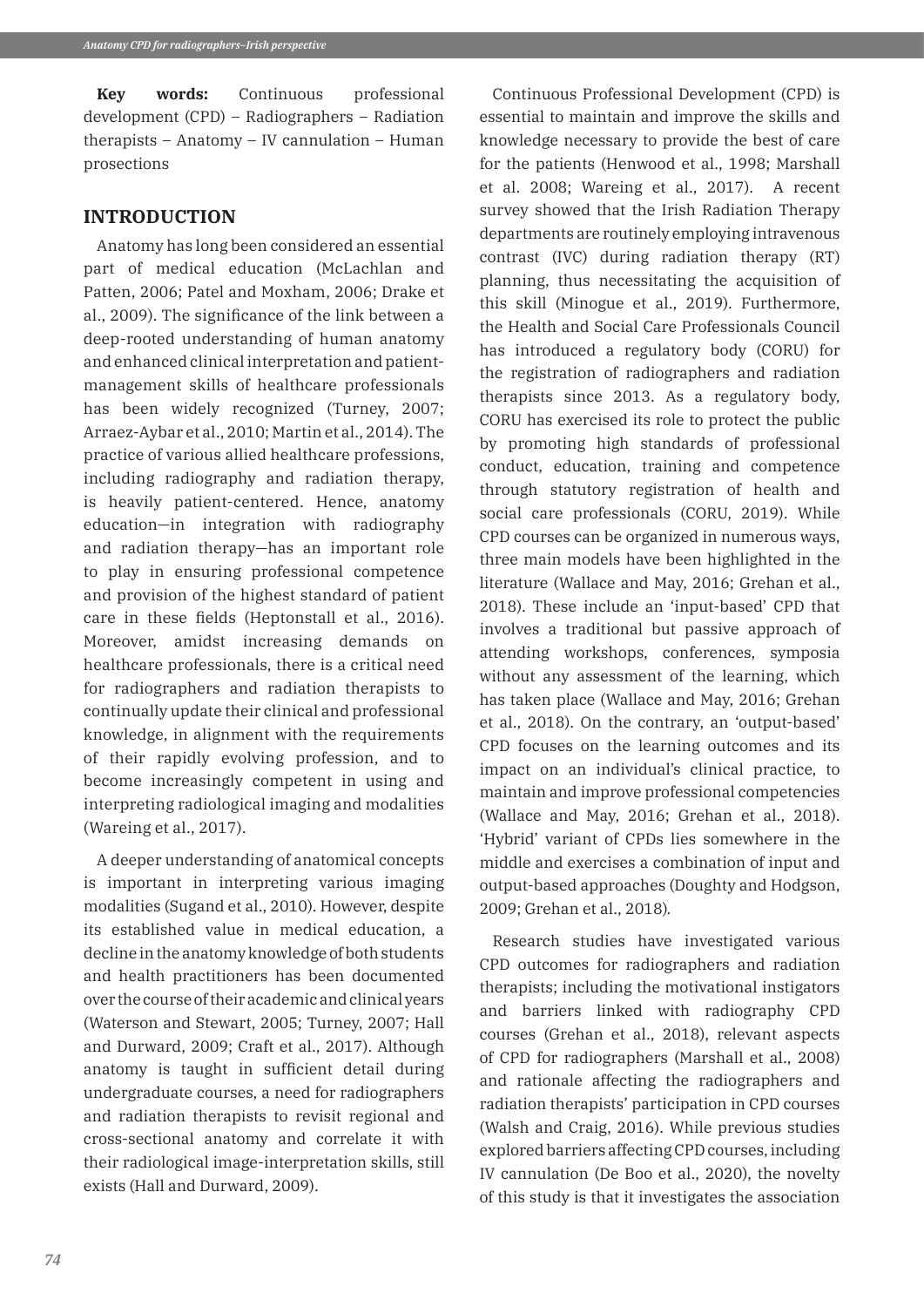between an anatomy teaching and learning CPD course and the cannulation skills of the course participants. It is our understanding that a link between basic anatomical knowledge and clinical performance of radiographers and radiation therapists has not been highlighted before.

The aim of the study was to investigate, via a questionnaire, the impact of a novel teaching and learning anatomy CPD course for radiographers and radiation therapists. The course was highly interactive and stimulated the active involvement of the participants. Moreover, they were encouraged to reflect and were provided ample opportunity to apply and practice their skills. The hands-on design of the course helped participants to identify and address any gaps in their clinical practice. In this study, an effective hybrid CPD model was used by employing multimodal pedagogical tools including prosections and modern pedagogies (TEL) and its association with the personal and professional development of the participants was explored.

# **MATERIALS AND METHODS**

A CPD course pertaining to intravenous cannulation and administration was designed for radiographers and radiation therapists at University College Cork (UCC), Ireland. 14 participants (10 radiographers, 4 radiation therapists) attended the course. The CPD course was advertised on the website of UCC's Centre for CPD. In addition, advertising emails were distributed to the Radiography Service Managers and Radiation Therapy Service Managers nationally.

#### **Design of the CPD course**

The CPD course spanned over one and half days and comprised interactive anatomy tutorials, followed by didactic lectures and practical simulated training sessions pertaining to IV cannulation and administration.

#### *Interactive anatomy tutorials*

Day 1 of the CPD course commenced with 2-hours of anatomy tutorials on the circulatory system. The tutorials were conducted using

human prosections, supplemented by plastic models and computer-assisted learning software (anatomy and physiology revealed®). The tutorials were hosted in the Anatomy FLAME laboratory at UCC and were facilitated by senior anatomy demonstrators. Participants rotated through four interactive thirty-minute tutorial stations.

At the first station, the demonstrators helped the participants to recognize the histological appearances of the different types of blood vessels; elastic and muscular arteries, veins and capillaries. The underlying structural variations were linked with the functional specifications of different types of vessels and the modulation of the flow of blood in them. An online e-learning resource entitled the 'Blue Histology' (http://bit. ly/neurohistology) was used for teaching with participants asking questions throughout.

The learning sessions over the next three stations were conducted using formalin-preserved prosections of the human body. All participants wore gloves and manually manipulated the structures under supervision, to identify and appreciate anatomical relationships in a threedimensional haptic learning environment. A general overview of the human circulatory system was provided on the second station with participants identifying the major blood vessels of the trunk and the heart, and their features. Next, in the third station, participants identified the course of the arteries and veins—superficial and deep, in the shoulder, arm and forearm. They identified common sites of venous access. Moreover, the importance of arterial anastomoses in the shoulder and the upper limb and the significance of the flow of venous blood from the superficial to the deep veins was discussed with the demonstrators. Lastly, on reaching the fourth station, the participants were given a detailed overview of the vasculature of the pelvic region and the lower limb. The participants identified the principal arteries and veins within the hip, thigh, leg, ankle and foot regions. The tutorial facilitators demonstrated the localization of femoral, popliteal, dorsalis pedis and posterior tibial pulses, and described the accessible venous sites for emergency 'venous cutdown' procedures. In addition, the functional significance of arterial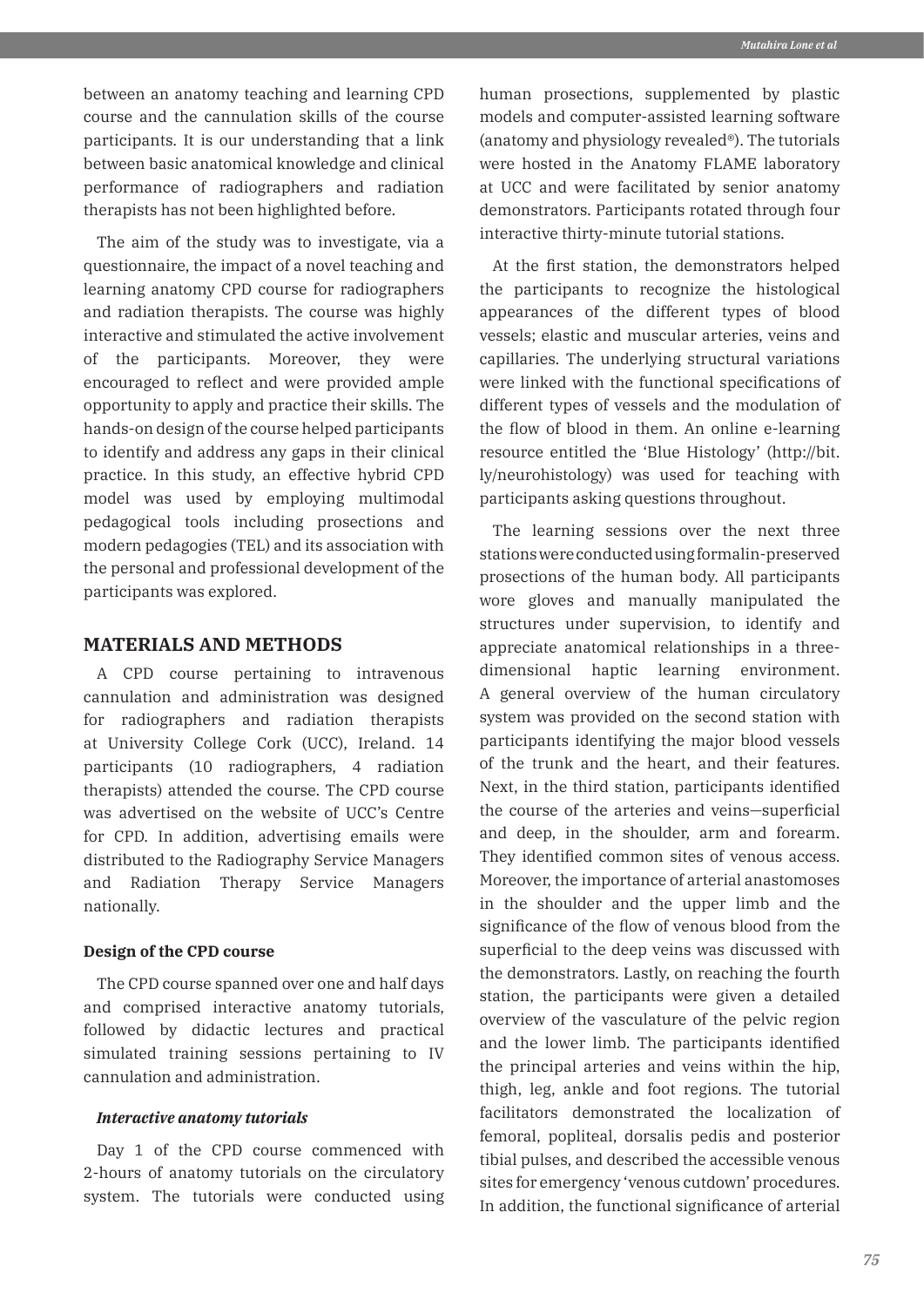anastomoses in the hip and knee, the role of the perforator venous connections between the superficial and deep veins and the function of the 'soleus muscle pump' for venous return to the heart were also mentioned.

#### *Didactic lectures*

Following the 2-hour anatomy tutorial, the remainder of day 1 of the CPD course comprised a series of didactic lectures delivered by radiographers, nurses and radiologists experienced in IV cannulation and administration of agents. During these educational sessions, participants were familiarized with the following theoretical underpinnings of intravenous cannulation:

- 1. Pharmacological and physiological principles underlying a) safe administration of intravenous preparations (radiopharmaceuticals and contrast agents) in diagnostic and therapeutic imaging, and b) recognition and management of adverse reactions or anaphylaxis associated with intravenous administration of contrast media;
- 2. Undertaking of patient safety and infection control precautions associated with intravenous cannulations;
- 3. Establishment and implementation of departmental protocols for the administration of intravenous injections and the role of the radiographer and radiation therapist in this context;
- 4. Safe usage of power pump injectors;
- 5. Medico legal issues associated with IV cannulation and administration of contrast agents.

# *Practical training session for intravenous cannulation and administration*

Day 2 was aimed towards providing practical training to the radiographers and radiation therapists regarding administering intravenous cannulation and injecting contrast media and radiopharmaceuticals during imaging procedures. The teaching reflected the general principles of the IIRRT guidelines of best practice. The half-day long practical training took place in

the Advanced Clinical Skills Department of the university.

At the start, the candidates attended a 1-hour simulation session on the safe preparationtechnique for undertaking intravenous cannulations. This session was provided by an expert nurse in IV cannulation and was supervised by radiographers with at least 10 years' experience in IV cannulation. It involved the participants simulating the preparation of the cannulation equipment using all the appropriate infection control measures. Following the simulation, participants carried out several supervised IV cannulations on artificial training arms. There was 1 supervisor to 3 participants in these sessions, which lasted for 2 hours. The candidates learned the pathways that should be undertaken while carrying out cannulations, using a variety of cannulae and butterfly needles.

#### **Questionnaire design**

Questionnaires (1 and 2) were compiled to inquire about the opinion of radiographers and radiation therapists regarding the significance of anatomy teaching and learning for enhancing their clinical performance and their opinion regarding what they preferred in future CPD courses (Table 1). The questionnaires were modified versions of those employed earlier by Marshall and colleagues (2008) and Grehan and colleagues (2018), imparting validity to their design. The questionnaire design was further informed by piloting the questions across a group of radiographers and radiation therapists during the previous year (2018). The feedback acquired from the pilot study informed the adequacy of the final questionnaires and research design. However, the pilot data was not incorporated into the main study.

Questionnaire 1 was administered prior to the commencement of the CPD course on day 1. It inquired about the participants' demographics, their work experience and their anatomy teaching and learning experience (Table 1; part A).

Questionnaire 2 was administered at the end of the practical IV cannulation course on day 2 and inquired about participants' anatomy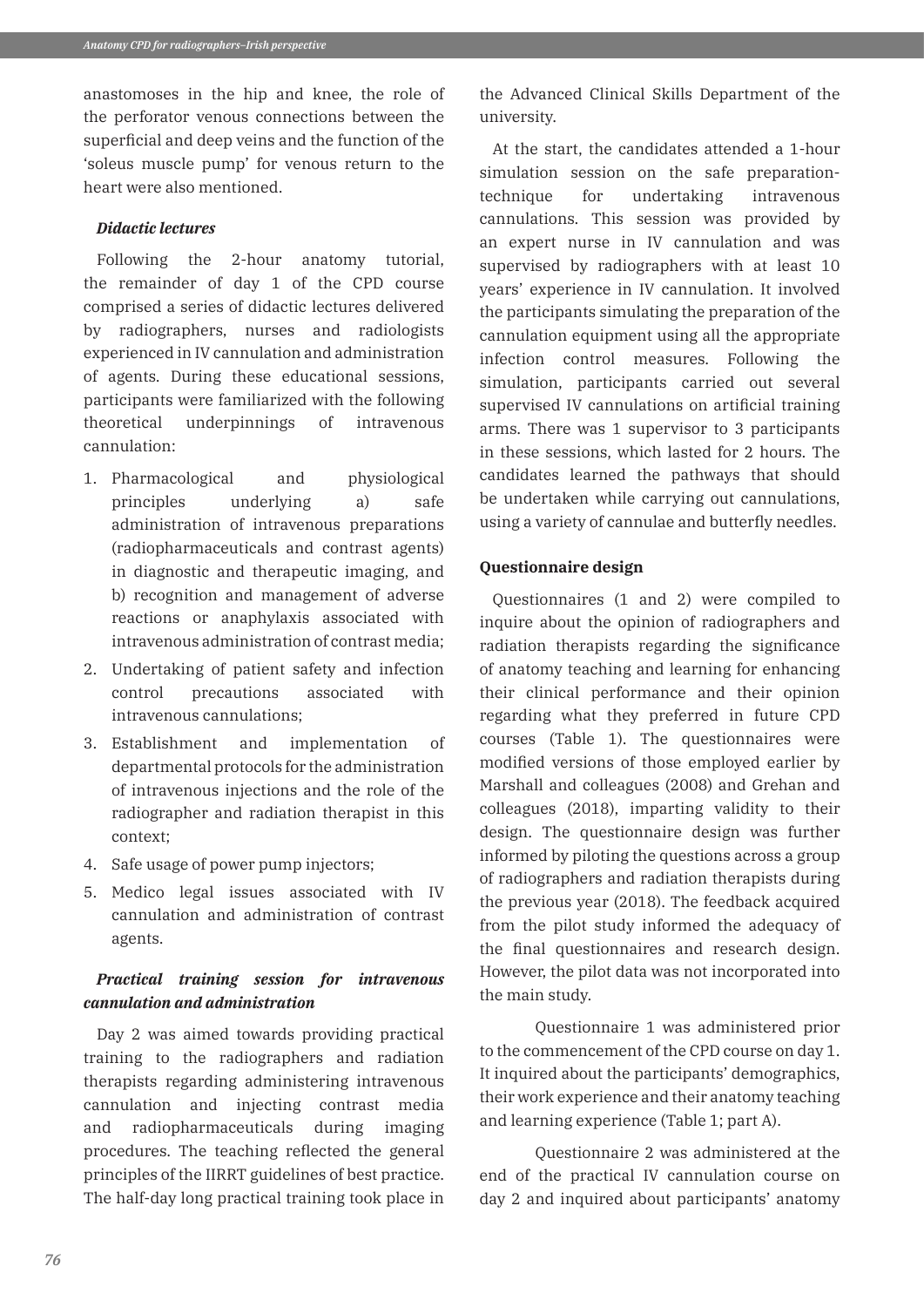teaching and learning experience, their opinion about both the anatomical component and the IV cannulation segment of the CPD course, specific areas where they would like to see further taught anatomy content employed and their satisfaction level at the end of the course (Table 1; part B).

#### **Ethical approval**

The study received approval from the Institutional Social Research Ethics Committee (Log 2019-118).

#### **Statistical analysis**

All statistical analysis was carried out using Excel® and the Statistical Package for Social Sciences, SPSS® , version 22 (IBM Corp., Armonk, NY). Descriptive statistics (mean, SD and percentages) were provided for explaining participants' demographics (Table 2), their prior experience with regards to using various imaging modalities, exposure to anatomy pedagogies during undergraduate years, factors facilitating or hindering course attendance, participants' perceived importance of anatomybased CPD for career progression, preference for various learning modalities (prosections, e-learning, etc.) and topics preferred in future CPD courses.

Since the opinion of participants regarding various elements in the questionnaire (Table 1) was gauged using Likert scales (ordinal data), hence non-parametric tests, such as, Friedman's paired ranking and Wilcoxon's signed ranking tests were employed. Friedman's paired ranking test followed by post-hoc Wilcoxon ranking tests for paired comparisons were used in order to analyse potential differences in participants' opinion pertaining to their perceived usefulness of various anatomylearning modalities, and differences in their confidence in being able to identify anatomical structures using various pedagogical modalities (prosections, radiographs, images, unlabeled diagrams). The latter (Wilcoxon ranking) test was also employed to compare participants' change in confidence in identifying anatomical vessels on radiographs vs body surface marking at the end of the CPD course.

**Table 1.** Design of the questionnaires.

#### **A. Questionnaire 1 (administered prior to the CPD course) a**

**A1. Participants' characteristics:** ①Gender ②Age ③Nationality ④Radiographer/radiation therapist ⑤Graduation (institute, year) ⑥Additional qualification.

**A2. Work experience:** ①Practicing County ②Type of institute ③Number of people in the department ④Time since in practice ⑤Area of specialization ⑥Career break taken ⑦Experience working with imaging modalities.

**A3. Anatomy teaching/learning experience:** ①Teaching pedagogies employed during undergraduate training ②Perceived level of anatomy knowledge ③Current usage of anatomy learning tools ④Perceived usefulness of anatomy learning modalities ⑤Perceived confidence of identifying (a-anatomical structures on various pedagogical modalities, b-specific vessels on radiographs and on human body).

**B. Questionnaire 2 (administered after the CPD course) a**

**B1. Anatomy teaching/learning experience:** ①Perceived level of anatomy knowledge ②Perceived usefulness of anatomy learning modalities ③Perceived confidence of identifying (a-anatomical structures on various pedagogical modalities, b-specific vessels on radiographs and on human body).

**B2. Questions about the anatomy CPD course:** ①Importance for career progression? ②Value added to knowledge of anatomy? ③Willingness to (a-attend additional CPD courses? b-spend time on anatomy CPD?) ④Beneficial aspects of the course for learning anatomy? **SAreas which need more focus in the future? ⑥Preferred learning materials in anatomy CPD?** ⑦When attending the CPD what were (a-underlying reasons? b-barriers encountered?)  $\circled{8}$  Where did they hear about the course, their expectations and how to improve in the future?

**B3.** Earlier involvement and attendance in IV cannulation course earlier (Yes/No)

**B4.** Three specific topics or imaging modalities where the participants would welcome anatomy study materials in future CPD courses.

**B5.** Participants' course satisfaction.

a<br>Questionnaires employed to gauge the attitudes and interests of radiographers and radiation therapists regarding an anatomy CPD course for IV cannulation, CPD = continuous professional development.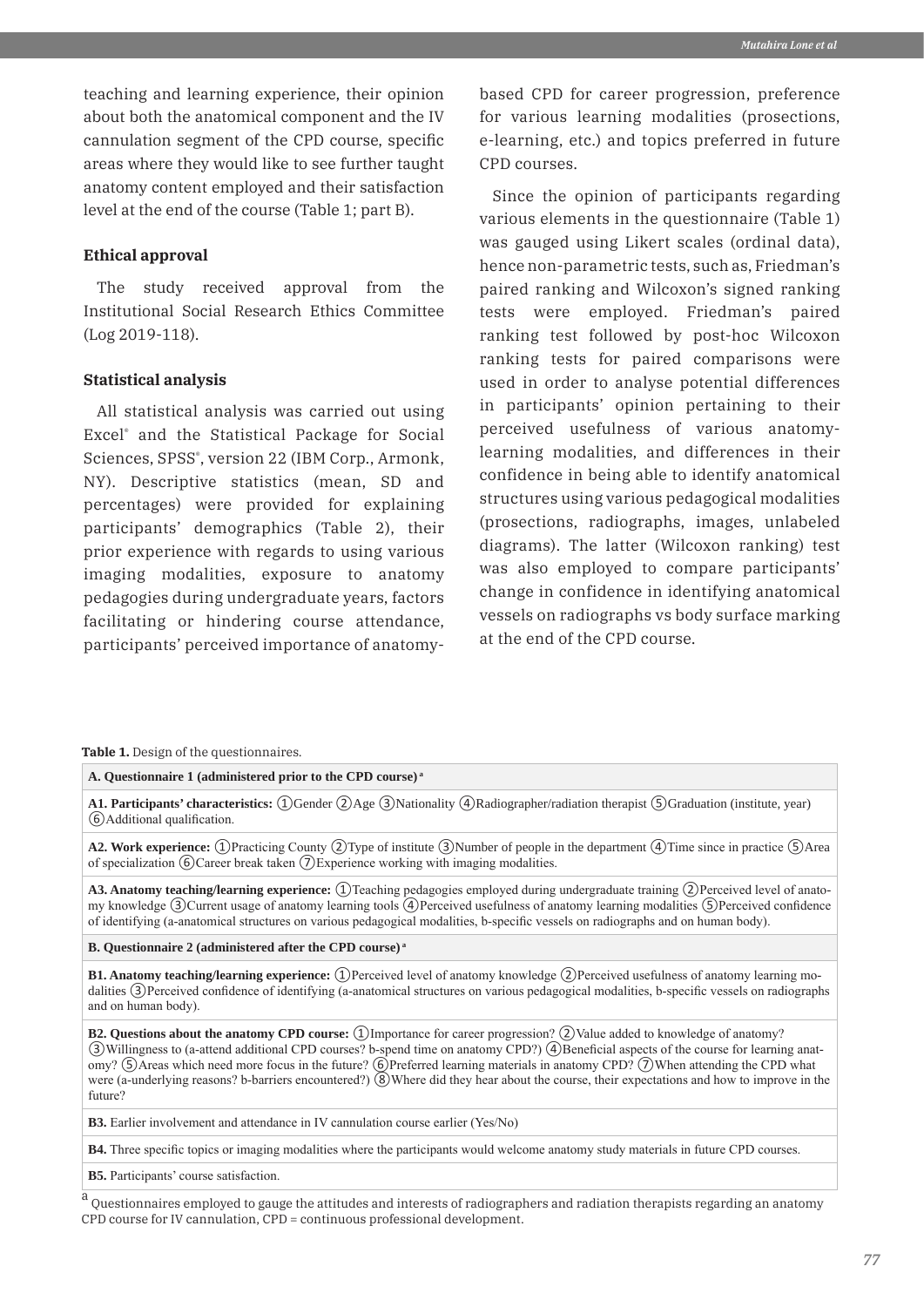#### **Table 2.** Demographics.

| Participants' characteristics                                                                                                        |
|--------------------------------------------------------------------------------------------------------------------------------------|
| Gender<br>Males $= 3(2 \text{ radiographs}, 1 \text{ radiation therapy}$<br>Females $= 11$ (8 radiographers, 3 radiation therapists) |
| Age $(\pm SD)$<br>$29 \, (\pm 6.2)$ years                                                                                            |
| <b>Nationality</b><br>$Irish = 12$ , Non- $Irish = 2$                                                                                |
| <b>Radiographers</b> = $10/14$ participants (71.4%),<br><b>Radiation therapists</b> = $4/14$ participants (28.6%)                    |
| Graduation year (no. of participants), (Work experience ±SD) years                                                                   |
| $<$ 2000 (zero)                                                                                                                      |
| $2000 - 2010$ (2 participants), $(15.5)$ years                                                                                       |
| 2011–2020 (12 participants), $(2.6 \pm 1.3)$ years                                                                                   |
| Graduation country (no. of participants)                                                                                             |
| United Kingdom $(7)$ , Ireland $(5)$ , non-EU country $(2)^d$                                                                        |
| Workplace type (no. of participants)                                                                                                 |
| University hospital (9), Local hospital (2), Regional hospital (1), Clinic (2)                                                       |

SD = Standard deviation, EU = European union,  $^{\text{a}}$  = 2 participants (from Zimbabwe and India).

#### **RESULTS**

#### **Participants' characteristics**

The participants included 10 radiographers (2 males, 8 females) and 4 radiation therapists (1 male, 3 females), with a mean age of  $29 \pm 6.2$ years (males =  $28 \pm 5.3$  years, females =  $29 \pm 6.6$ years) (Table 2). These were mainly Irish nationals (12/14 participants), who had graduated from Ireland and the United Kingdom. At the time of the study, all the participants were working in various counties of Ireland, with the majority (64.3%) working within university-hospital-based settings (Table 2). Most participants (85.7%) had graduated recently— within the last 10 years, with an average work experience of  $2.6 \pm 1.3$  years (Table 2). Only two participants had graduated in 2001 and 2006, and possessed 18 and 13 years of experience practicing as a radiation therapist and a radiographer, respectively. In addition, the results revealed that 5 participants had previously taken a career break— two practitioners had taken a break for 3 months each, the other two for 12 months each, while one undertook a break for a time duration of 18 months. The career break was not influenced by the gender distribution of the participants (2 males, 3 females). Out of all the participants, 34.7% had been involved in performing intravenous cannulation prior to the course, while 21.4% had attended a similar CPD course earlier (Table 1-B3).

#### **Work focus**

The majority of participants (4 out of 14) specialized in working in CT. Several had worked in a variety of imaging modalities, including MRI, PET and the Cardiac catheterization laboratory (Table 1-A2-point 5). When inquired about the imaging modalities (Table 1-A2-point 7, Fig. 1), >70% of participants had worked with fluoroscopy (78.6%), plain film radiographs (78.6%), pediatric imaging (71.4%) and CT scanning (71.4%). A lesser percentage of radiographers and radiation therapists had experience of working with trauma imaging (64.3%), angiography and interventional imaging (50%), GI studies (42.9%), contrast agents (42.9%), radiotherapy (28.6%), mammography (14.3%), MRI (14.3%), nuclear medicine (7.1%), ultrasonography (7.1%) and PET imaging (7.1%) (Fig. 1).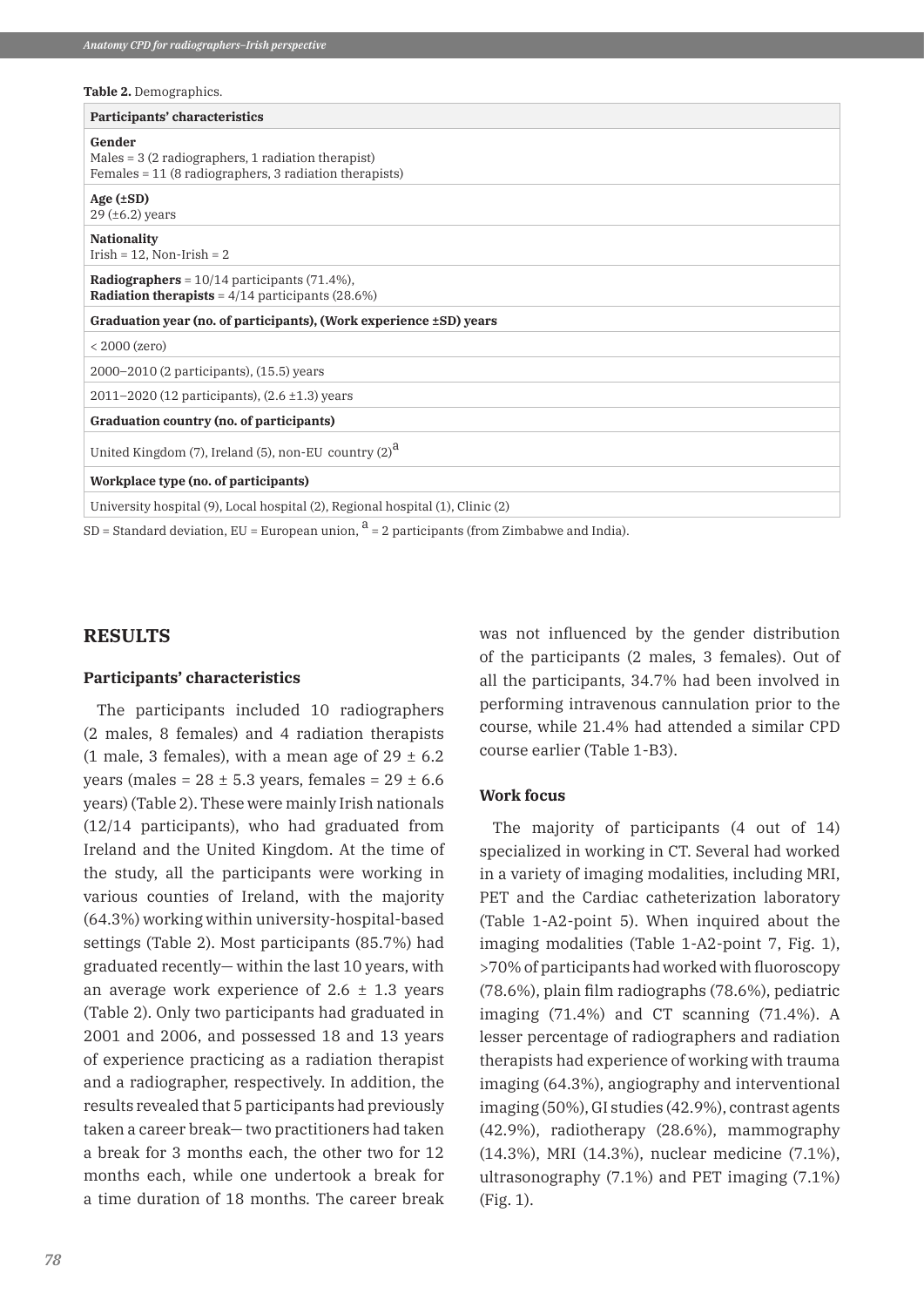#### **Anatomy teaching and learning experience**

When inquired about how anatomy was taught to the participants during undergraduate years (Table 1-A3-point 1), the results demonstrate that 93% of participants (13 out of 14) had been taught anatomy using PowerPoint lectures, with 64.3% been taught using dissection and plastic models, while prosections had been employed to teach the anatomy in only 7.1% of cases (1 participant) (Fig. 2). The data is not all-exclusive, with some participants having been taught using a combination of pedagogies during undergraduate years.

The results revealed a significant difference between the perceived usefulness of various modalities for learning anatomy, both before the CPD course (Table 1-A3-point 4, Fig. 3A, Friedman test;  $χ2(5) = 30.787, P < 0.001$ ) and after the CPD course (Table 1-B1-point 2, Fig. 3B, Friedman test;  $\gamma$ 2(5) = 28.633, *P* < 0.001). Additional analysis showed that before the CPD course, the usefulness of newer modalities, such as social media was rated significantly lower compared to all other modalities (Wilcoxon-signed rank test; *P* < 0.05 for social media vs. plastic models, *P* < 0.01 for social media vs. e-learning, prosections/ dissection, textbooks and lectures). None of these mean perceived usefulness values correlated significantly with the age of the participants (Pearson correlation; *P* > 0.05). The perceived usefulness of social media continued to rank lower even after the CPD course (Wilcoxon-signed rank test; *P* < 0.01 for social media vs. lectures and prosections/dissection, *P* < 0.05 for social media vs. e-learning, plastic models and textbooks). However, the perceived usefulness of prosections/ dissection increased significantly compared to all other anatomy learning modalities (Wilcoxonsigned rank test; *P* < 0.01 for prosection/ dissection vs. social media and textbooks, *P* < 0.05 for prosection/dissection vs. e-learning, plastic models and lectures).

When inquired if practitioners were using any learning tools prior to the CPD course to enhance their knowledge of anatomy (Table 1-A3-point 3), only 3 participants mentioned employing e-learning and textbooks, while others did not report using any learning resource at all.



### Participants' exposure to imaging modalities

Fig. 1.- Percentage of participants (radiographers and radiation therapists) exposed to various imaging modalities. The greatest proportion of participants had worked with plain film radiographs and fluoroscopy, while the least proportion of participants were exposed to PET scan, ultrasound and nuclear medicine imaging modalities during their work experience. CT=contrast tomography, MRI=magnetic resonance imaging, PET=positron emission tomography, GI=gastrointestinal.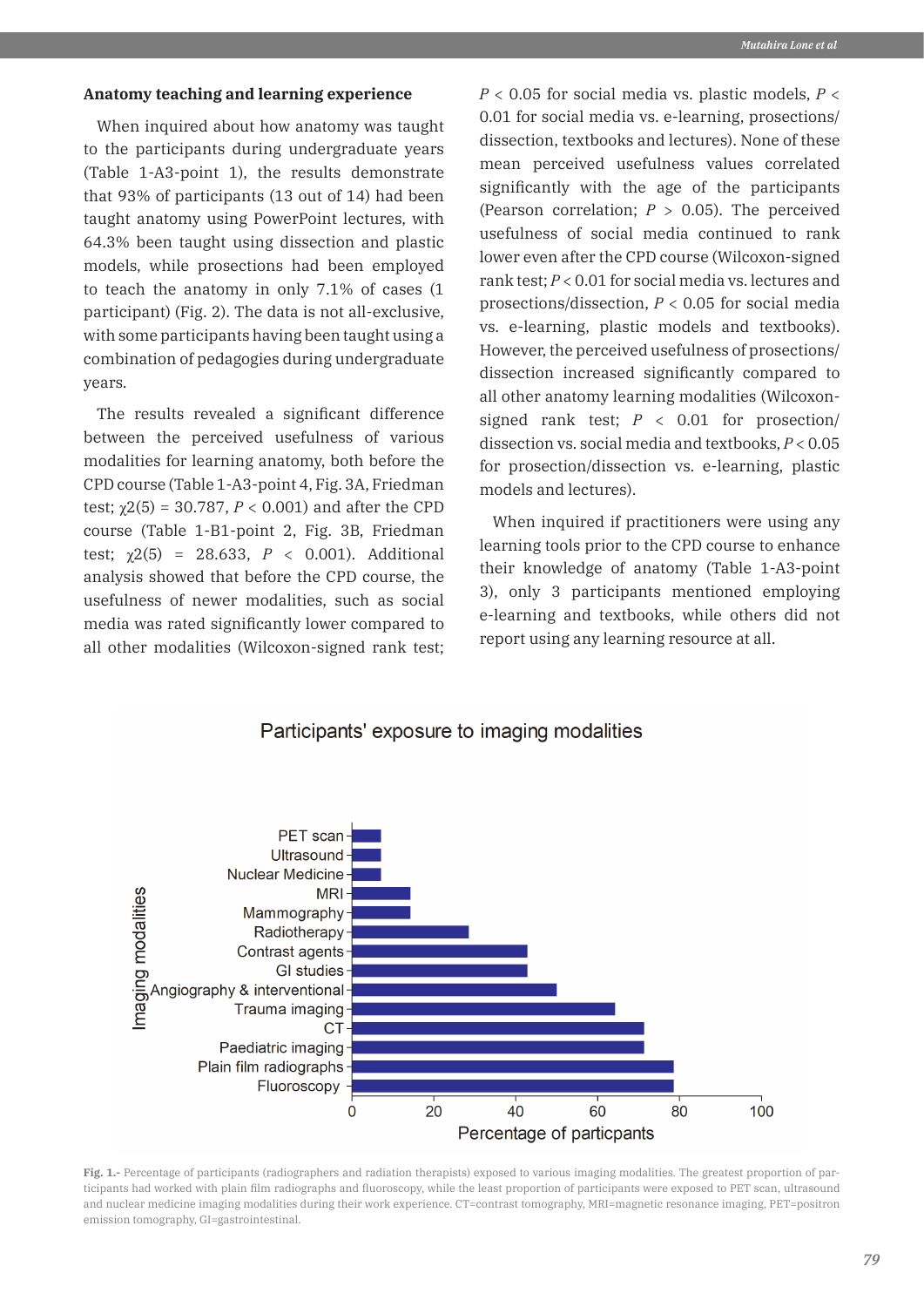# Tools for teaching anatomy during undergraduate years



**Fig. 2.-** How were you taught anatomy during undergraduate years? Majority participants had been taught anatomy using PowerPoint lectures, followed by plastic models, dissection, and prosections.

# Perceived usefulness of anatomy learning modalities



Fig. 3.- How would you rate the usefulness of following modalities for learning anatomy? (1=least useful, 5=most useful). The horizontal bars represent the participants' perceived usefulness of various modalities for learning anatomy, before (red bars) and after the CPD course (blue bars). The data demonstrates that social media was ranked significantly lower compared to all other modalities, before and after the CPD course. However, the perceived usefulness of the dissection/prosections increased significantly after the CPD course as compared to all other learning modalities (P < 0.05). The error bars signify the standard error of means (SEM).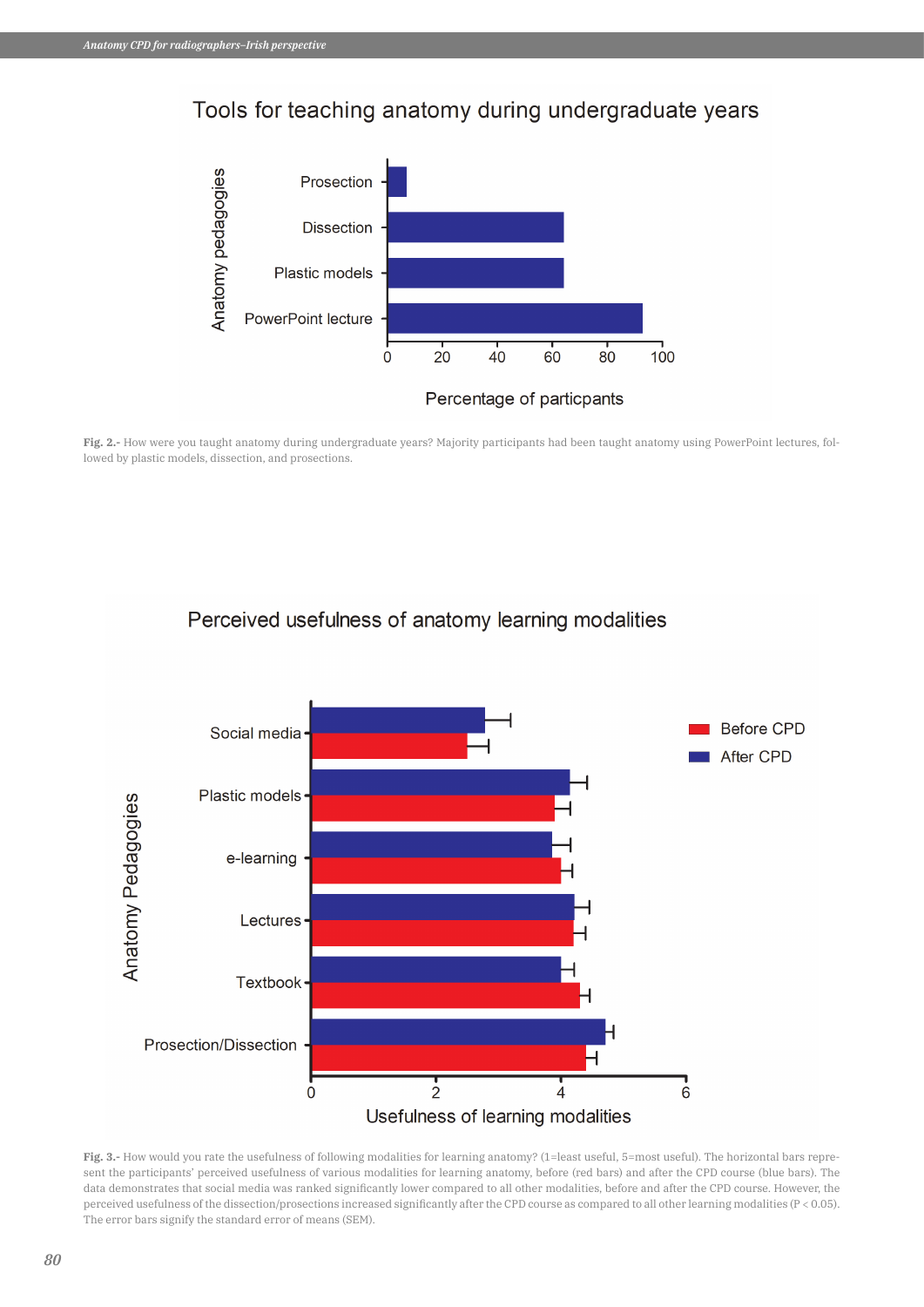# **Perceived level of anatomy knowledge and confidence in identifying anatomical structures**

Prior to the commencement of the CPD course, the participants' average perceived level of anatomy knowledge was  $3.3$  ( $\pm 0.27$  SEM); on a scale of 1 to 5 (lowest to highest) (Table 1-A3 point 2). While the work experience and the year of graduation of the participants were strongly correlated with each other  $(r = 0.969, P < 0.01)$ , neither of these two characteristic-features were significantly linked with the perceived level of anatomy knowledge (work experience; *r* = 0.317, *P* > 0.05, year of graduation; *r* = 0.226, *P* > 0.05). At the end of the CPD course, the participants seemed more confident regarding their level of anatomy knowledge  $(4.2 \pm 0.19 \text{ SEM})$ , with the paired sample t-test results eliciting a significant increase in the mean perceived level of anatomy knowledge (T (13) = -2.738, *P* < 0.05) (Table 1-B1 point 1).

Prior to the CPD course, the participants showed a significant difference in their confidence in being able to identify structures between various

pedagogical modalities (Table 1-A3-point 5a, Fig. 4A, Friedman test; χ2(4) = 33.809, *P* < 0.001). The confidence level was highest for the radiographs (Wilcoxon's signed rank test; *P* < 0.05 for comparisons of radiographs vs. prosections, plastic models, unlabelled diagrams and images), and lowest for the prosections (Wilcoxon's signed rank test;  $P < 0.05$  for comparisons of prosections vs. images, unlabelled diagrams and prosections). The confidence levels for prosections (mean 2.8 ± 0.9 SEM) were not related to their earlier use of prosections  $(r = -0.186, P > 0.05)$  or dissection pedagogies  $(r = 0.069, P > 0.05)$  for learning anatomy during the undergraduate years.

Following the CPD course, the participants were equally confident in identifying anatomical structures on all pedagogical modalities (Table 1-B1-point 3a, Fig. 4B, Friedman test;  $\chi$ 2(4) = 8.254,  $P > 0.05$ ). When compared with their confidence with the pedagogies prior to the CPD course, the results revealed that participants' confidence in identifying anatomical structures significantly increased across several pedagogies— including prosections (*P* < 0.01), plastic models (*P* < 0.05) and



Confidence level in identifying anatomical structures

**Fig. 4.-** How would you rate your confidence at identifying anatomical structures in the following modalities/tools? (1=least confident, 5=highly confident). The horizontal bars represent the mean perceived level of confidence of the participants in identifying anatomical structures on various pedagogical modalities, before (red bars) and after the end of the course (blue bars). The error bars represent the SEM (standard error of mean). Results signify that participants' confidence in identifying anatomical structures increased at the end of the course, across all anatomical pedagogies.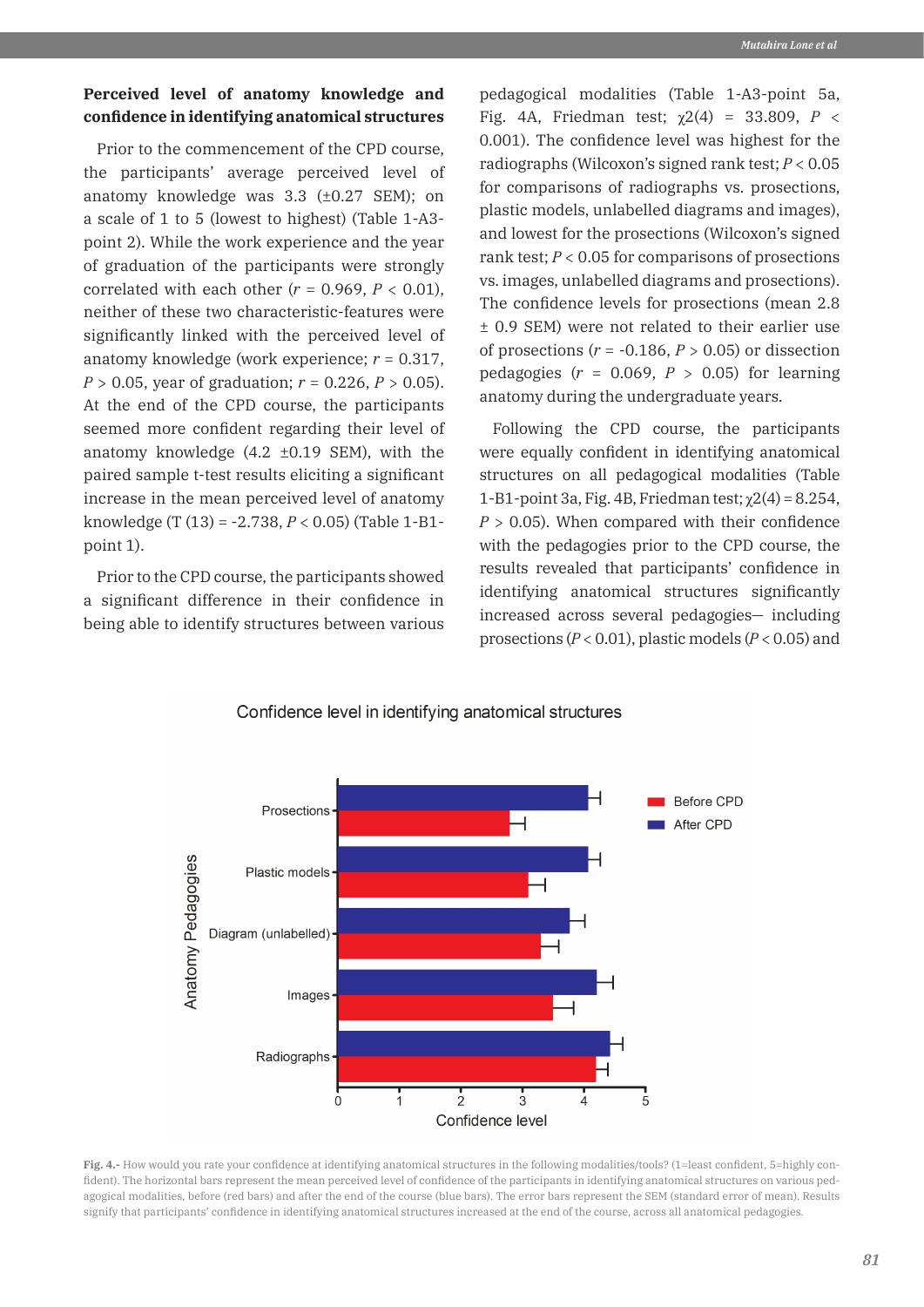images ( $P < 0.05$ ), but not for radiographs ( $P > 0.05$ ) and unlabelled diagrams  $(P > 0.05)$  (Fig. 4A, B).

# **Identification of specific anatomical vessels on the radiographs and on the human body**

The results did not reveal any significant difference in the confidence level of participants when identifying anatomical vessels on the radiographs as compared to surface-marking them on the human body (Fig. 5, Wilcoxon's signed rank tests for all vessels  $P > 0.05$ ).

The confidence level increased significantly by the end of the CPD course for most vessels, both in terms of identifying them on the radiographs (Fig. 5A) and surface-marking them on the human body (Fig. 5B). However, when compared against each other (post CPD, radiographs Vs. surface marking), the rise in confidence level was higher for surface marking for four vessels, namely cephalic, median cubital, popliteal and femoral veins, when compared to identifying them on the radiographs (Wilcoxon's signed rank test, *P* < 0.05).

#### **Importance of the anatomy CPD course**

The radiographers and radiation therapists were asked about the importance of an anatomybased CPD for their career (Table 1-B2-point 1), 57.1 % were of the view that an anatomybased CPD is very important for their career and 42.9% perceived it to be important, while none considered it to be unimportant for their career progression. All participants reported that the course added to their knowledge of anatomy, with 4 participants believing that it provided an opportunity for them to review anatomy (Table 1-B2-point 2). In addition, everyone expressed their desire to attend additional similar CPD courses (Table 1-B2-point 3a), with 50% willing to spend 1-5 hours, 35.7% willing to spend 5-10 hours and remaining willing to dedicate  $>10$ hours each year to attending similar CPD courses in the future (Table 1-B2-point 3b).

The participants had an equal preference for prosections/cadaver-based material (12 participants) and e-learning (11 participants) within an anatomy CPD course (Table 1-B2 point 6). When inquired specifically about the beneficial aspects of the course (Table 1-B2-point 4), 7 out of 14 participants highly favoured the prosection-based anatomy teaching sessions and the practical sessions as part of the CPD course.

For the future CPD courses, a heavier focus was recommended on cross-sectional views of anatomy by 11 participants, vasculature by 7 participants and gross anatomy by 6 participants (Table 1-B2-point 5). When asked to pick three topics in which they would welcome anatomy



**Fig. 5.-** How would you rate your confidence at identifying the specific anatomical structures on radiographs and on patients (i.e., surface marking)? (1=least confident, 5=highly confident). The horizontal bars represent the mean perceived level of confidence of the participants in identifying various arteries and veins (enlisted along the y-axis), before and after the CPD course – on the radiographs (A) and on the human body (B). The error bars signify the SEM (standard error of mean). Results reveal that participants' confidence in identifying anatomical vessels increased significantly for most vessels at the end of the CPD course, both on the radiographs and upon surface marking them on the human body. Note: \*= P < 0.05, \*\*= P < 0.01.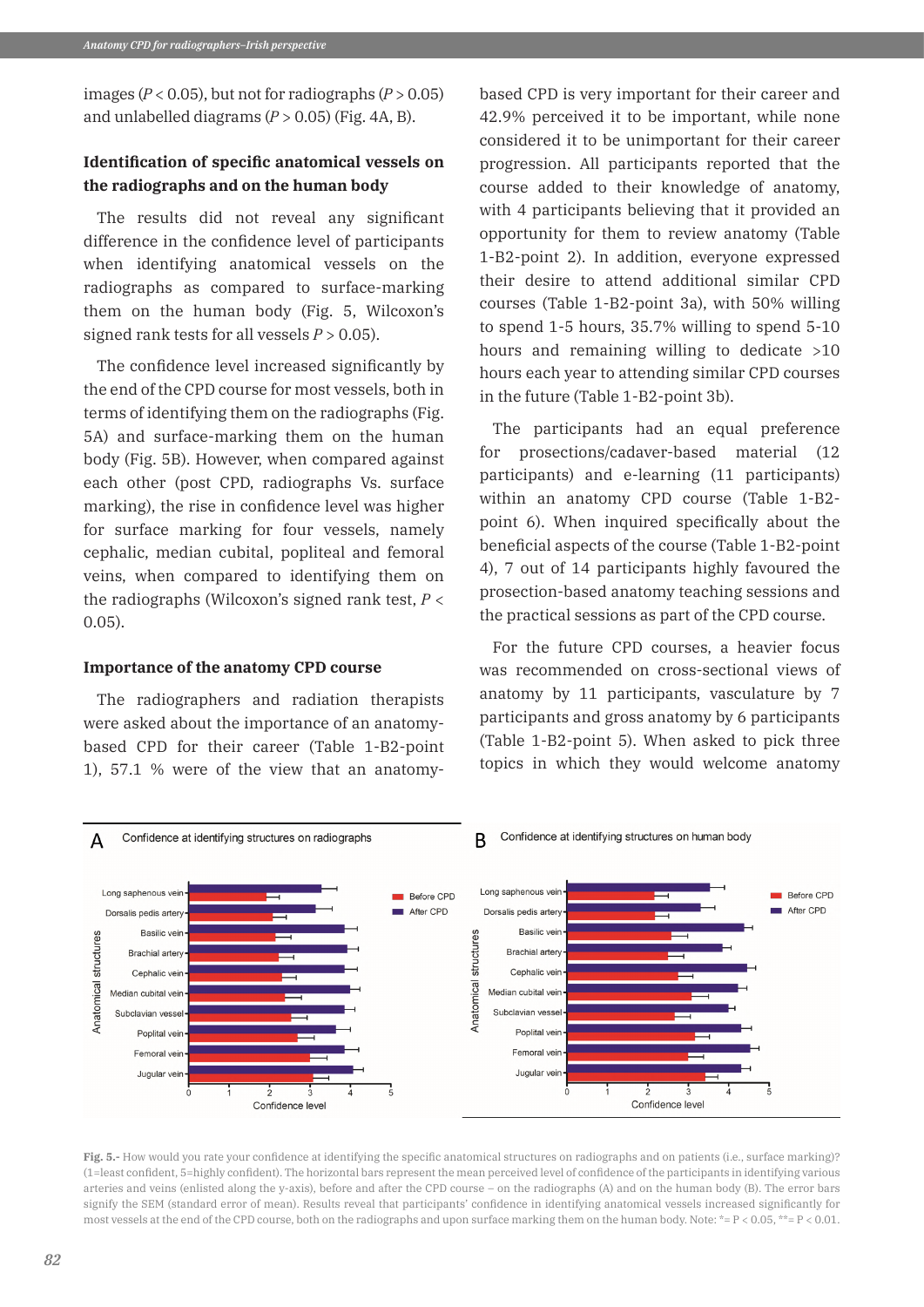study materials during future CPD courses, CT was selected by 13 (out of 14) participants, MRI by 5 participants and cross-sectional anatomy and radiotherapy by 4 participants (Table 1-B5).

When inquired about the reasons for undertaking the CPD course (Table 1-B2-point 7a), developing new knowledge (11/14 participants), fulfilling the mandatory requirement (8/14 participants) and skill enhancement (12/14 participants) were considered equally important factors by the participants for attending the course. Funding, time allocation, location and staffing issues, management and employer attitude or support were highlighted as potential barriers for attending the CPD course (Table 1-B2-point 7b). Most participants heard about the course from their employer or at their workplace and attended it with the expectations of learning the skill of intravenous cannulation. Only 1 discovered the course online, while 1 participant attended the course with the expectation of acquiring the complete knowledge of vasculature of the upper and lower limbs (Table 1-B2-point 8).

# **DISCUSSION**

Both radiographers and radiation therapists are highly motivated professionals who aim to provide the highest and safest standards of care for the patients. Therefore, it is important for these professionals to continue enhancing their knowledge by participating in CPDs relevant to their field of practice. This study is novel, as it provides an Irish perspective of radiographers and radiation therapists on the significance of anatomy teaching and learning during a CPD course on IV cannulation and administration. The participants came from various locations across the country, and had been working in different parts of Ireland, providing a homogenous perspective of Irish radiographers and radiation therapists, with opinion not being biased by any specific region. The participants attended an on-site IV cannulation CPD course for one and a half days, and were encouraged to actively engage and enhance their learning process using various interactive teaching approaches.

An overwhelming proportion of participants were from university-based hospitals, which could potentially reflect the greater inclination of faculty involved in teaching and training towards fulfilling their CPD requirements. A previous study by Marshall and colleagues (2008) also showed a higher participation of universitybased participants in CPD courses. Although their sample size was larger and encompassed 12 European countries, they did not include any Irish participants (Marshall et al., 2008). Hence, our study is novel, as it provides an Irish perspective on the significance of anatomy learning in an IV cannulation course.

An anatomy-based CPD was considered important by most Irish radiographers and radiation therapists for their career progression, in the context of enhancing their clinical IV cannulation skills. The key instigators were their interest in acquiring new knowledge and developing or enhancing their cannulation skills. All the participants agreed that the course added to their knowledge of anatomy, and agreed to attending similar courses in the future. Similar to other studies, funding, time allocation, location and staffing issues, management, and employed support were highlighted as potential barriers (Grehan et al., 2018).

The advent and rapid progression of the various cross-sectional medical imaging modalities (Marshall et al., 2008; Gore, 2020) were also reflected in our study by the fact that most participants' preferences for future CPD was an increased focus on crosssectional views of anatomy. The continuous improvement of knowledge in cross-sectional imaging is important for radiographers and radiation therapists (Marshall et al., 2008; Hardy and Snaith, 2009). Moreover, a heavier focus was recommended by participants on cross-sectional views of anatomy and greater incorporation of CT images in the future, similar to results reported by Marshall and colleagues. The results suggest that there is an appetite amongst the majority to undertake CPD, and therefore resources should be redirected to address these limiting concerns. Participants' suggestions should be incorporated into future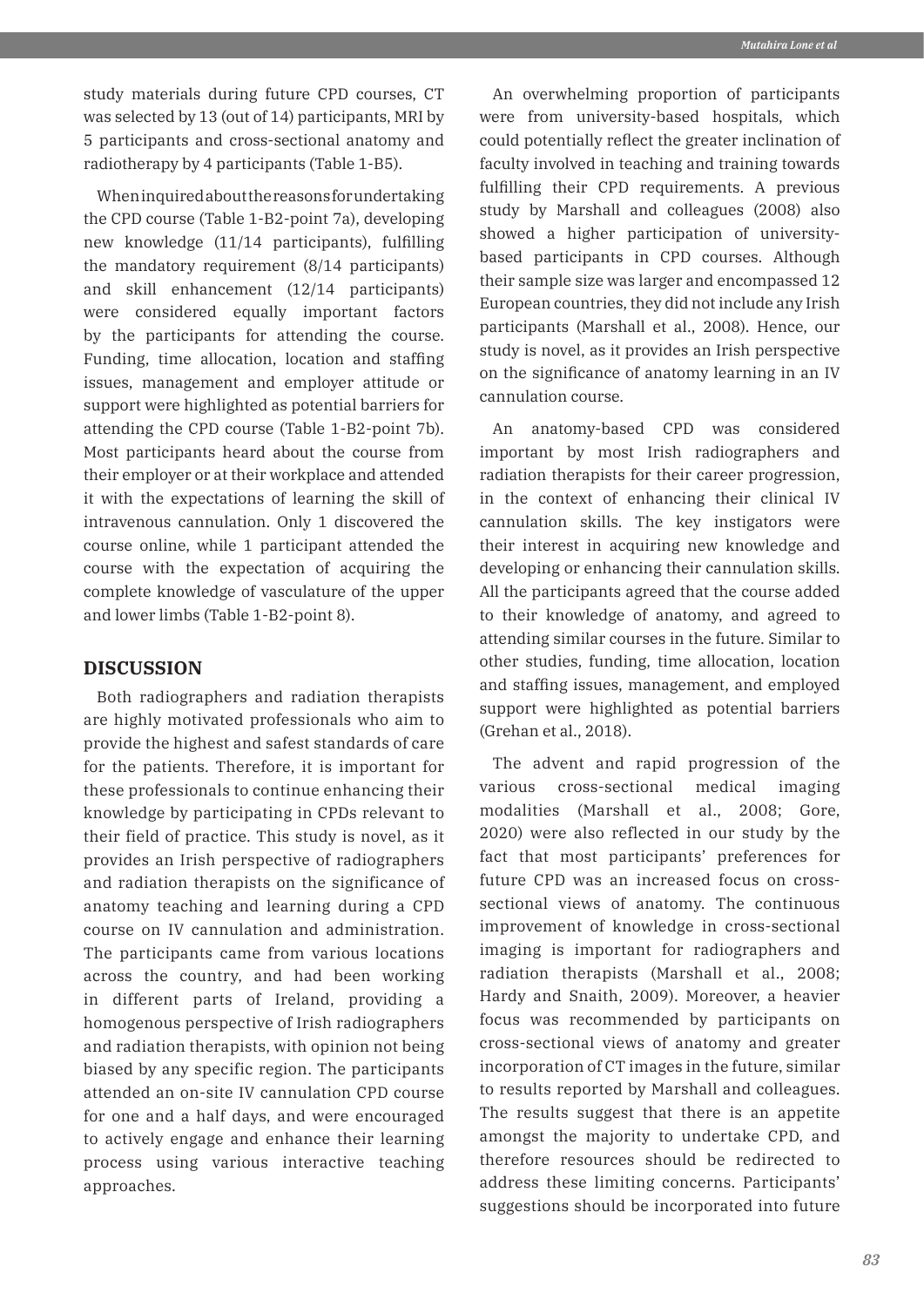courses for further enhancing the course quality standards and better meeting the radiographer's professional requirements.

Previously, Marshall and colleagues (2008) provided a general perspective of the Irish radiographers about the importance of CPD. However, the significance of anatomy learning in the specific context of the development or the enhancement of their IV cannulation skill had not been explored. One must remain mindful of the fact that most of the study participants were at an early stage of their career, with only approximately one third having prior cannulation experience, or having previously attended a similar CPD cannulation course. Moreover, the majority of participants were working in university-based settings, with a potential greater interaction with the university academic staff members. This lack of experience and interaction with the academic staff members might have inclined them to having a positive opinion about the CPD course, and possibly added bias to the results. The latter is also supported by the fact that majority of study participants heard about the course at their workplace. Hence, while the study provided a novel Irish perspective, a larger-scale study with increasing number of participants across the country needs to be conducted to validate the results further.

Survey results from Grehan and colleagues (2018) showed that most radiographers believed that their CPD was self-directed, with most departments having yet to set up structured internal CPD programs. Our CPD course was sequentially well-structured in a manner where participants were taught the basic anatomy of the human vasculature, followed by didactic lectures, and then providing opportunity to the participants to practice their IV cannulation skills. Apart from the lack of structure, previous studies have also shown that formal didactic approaches which had been commonly employed for CPD learning, might not necessarily suit people with varying learning styles (Waterston and Stewart, 2005; Grehan et al., 2018). Some people learn better through hands-on experience and/or visual interaction with the study material or even observation of practice (Grehan et al., 2018). Previously, it was reported that traditional CPDs have little impact in enhancing professional practice (Davis et al., 1999; Bloom, 2005; Wallace and May, 2016). The current study offers valuable results to steer the discussion on this viewpoint by supporting the validity of the hands-on experience and clinical work, while the significance of formal didactic lectures is not undermined. The instructional design of our CPD incorporated hands-on teaching and learning of anatomy, using prosections where participants acquired a haptic feedback as they reviewed their anatomy knowledge of human vasculature. Moreover, a simulation course for practicing their IV cannulation skills was provided using artificial training arms, which participants could hold in their hands to acquire haptic feedback. The results suggest that it enhanced their knowledge of vascular anatomy, and participants had a positive opinion of the course and were interested in attending similar courses and considered it important for their career progression (Shanahan, 2016).

Currently, there is a gap in the literature on the use of social media within postgraduate radiography education (Sterling et al., 2017) with a lack of evidence on the benefits of radiographers using social media as a constructive, positive tool for ongoing CPD. Grehan et al. (2018) showed that although most radiographers were comfortable with using social media in general, more than 25% of study participants were unwilling to use social media as a mechanism of obtaining CPD, especially the older age group being more reluctant to use social media for CPD purposes (Grehan et al., 2018). Our results further reinforce these findings by showing a lack of perceived usefulness of social media for learning vascular anatomy for enhancing their IV cannulation skills.

Previously, in a large-scale study conducted across 12 European countries, Marshall and colleagues (2008) showed that most radiographers (67%) prefer a combination of paper-based and e-learning methodologies as part of the pedagogical construct of the CPD courses, suggesting that they are receptive to creative ways for CPD delivery. However, the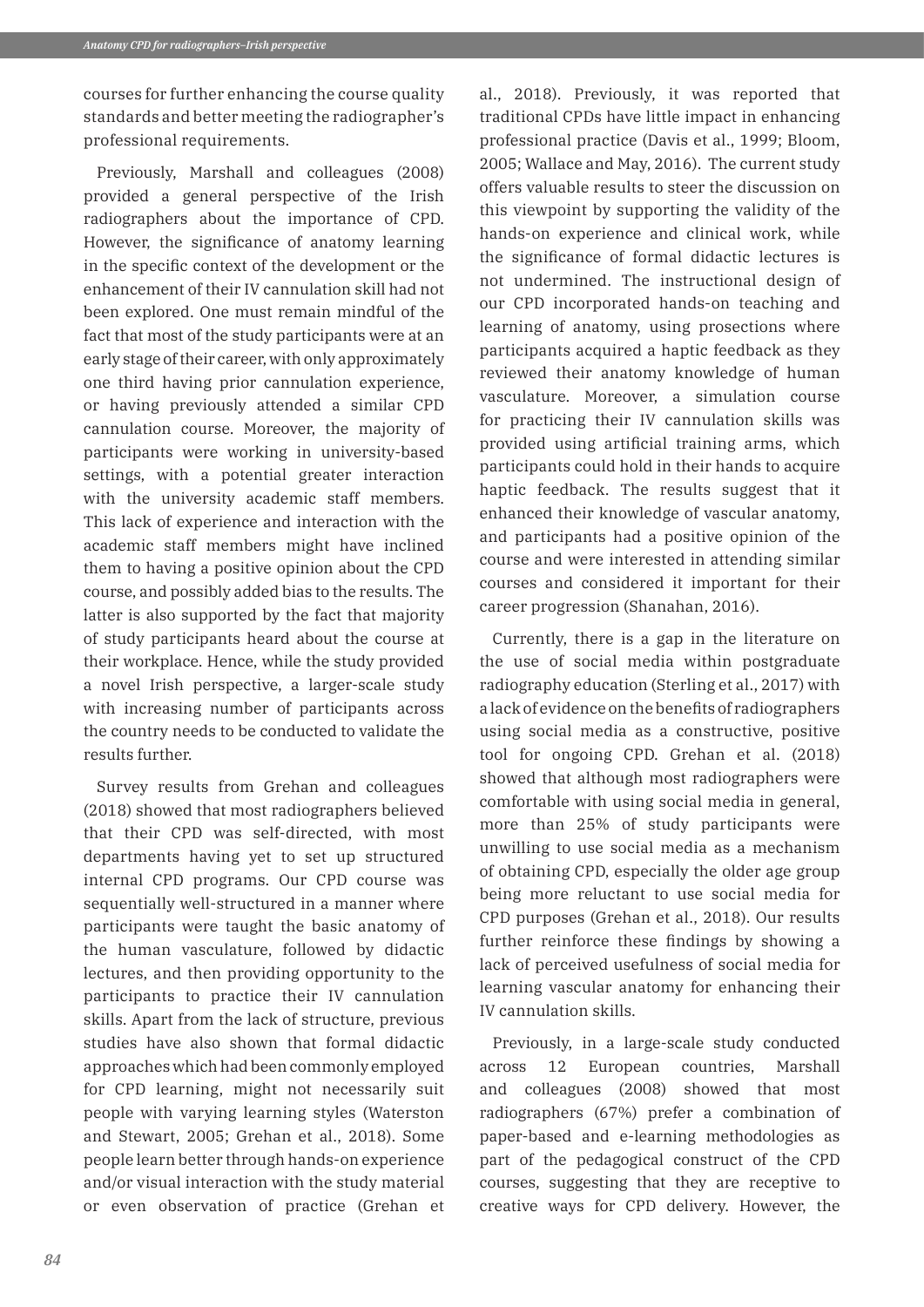data on the provision of human cadaver material for CPD for radiographers was missing in the literature. The current study employed the use of human prosections to help radiographers and radiation therapists to learn the 3D anatomical relationships of vascular anatomy. And our results show that the participants' appreciation of the usefulness of prosections was significantly higher than that of social media and the former increased significantly after the course, compared to all other pedagogical tools, including lectures, videos, animations and models, etc. While these results highlight the educational efficacy of employing prosections (never done before) for radiography CPD, it also highlights the usefulness of multimodal pedagogies employed in a structured fashion to enhance the knowledge and practical IV cannulation skills of the radiographers and radiation therapists. The results are useful in order to inform the instructional and experimental design of the future CPD courses for allied health professionals.

Our initial feedback suggests that the hybrid model of CPD is an excellent way to enhance the anatomy knowledge of radiographers and radiation therapists relevant to their field of practice.We consider that our CPD model is important, as the participants can integrate the anatomy knowledge achieved in their clinical practice. Ultimately, supporting and encouraging the radiographers and radiation therapists to engage and improve their continuous professional development is key in order to provide the best of care for the patients.

#### **Limitations of the study**

#### *1. Small sample size*

The results from the current study provide a novel Irish perspective on importance of anatomy learning and IV cannulation CPD. The sample size is limited; however, the results still hold paramount importance as they provide an Irish perspective, which is previously missing in the literature. We intend to continue the study for several years to increase our sample size and to follow the opinion of radiographers and radiation therapists in a prospective fashion.

#### *2. Triangulation of data-acquisition methods*

Data acquisition should be better triangulated by incorporating interviews and open-ended questionnaires, coupled with a qualitative analysis of the results acquired.

# **CONCLUSION**

We conclude that the participants perceived anatomy prosections/dissection useful compared to other learning modalities. This corresponded with a significant increase in their perceived level of anatomy knowledge and confidence in identifying structures on prosections, and vessels on radiographs and body surface. The use of prosections and hands-on practical sessions was highly commended and a desire to attend similar future courses was expressed.

We conclude that an interactive anatomy-based CPD—employing multimodal pedagogies—is effective in enhancing anatomy knowledge, and can effectively contribute towards enhancing clinical competence of radiographers and radiation therapists.

#### **NOTES ON CONTRIBUTORS**

Dr Mutahira Lone, BDS. PhD is a lecturer and program coordinator for the MSc in Human Anatomy in the Department of Anatomy and Neuroscience at University College Cork. She also teaches gross anatomy to the MSc students and oral anatomy and histology to the dental students. Her research interest is focused on innovative and research-based pedagogies for anatomy students.

Ahmad H. Sheikh, MBBS, MRCS, MD is a Senior Medical Demonstrator in the Department of Anatomy and Neuroscience at the University College Cork, Ireland. He teaches Gross Anatomy and Neuroanatomy to a wide cohort of medical and health sciences' students using cadaver dissection, prosection, and a variety of modern anatomical teaching modalities. He devised a novel cadaver-based surgical skills and procedures workshop for medical students, as a new signature pedagogy in anatomical education.

Andreea Factor, M.D., MSc is a College Lecturer in the Department of Anatomy and Neuroscience, University College Cork, Ireland. She teaches in a number of programs in Medicine and Health as well as Biomedical Engineering. Her research interests include anatomy education, neurology and cardiology.

Niamh Moore, MSc is a diagnostic radiographer who holds an MSc in Computed Tomography. Niamh worked as a clinical radiographer for many years in advance of working in her current role as a lecturer on the MSc Diagnostic Radiography program in UCC. Niamh led in the development and running of the IV cannulation and administration course for Radiographers and Radiation Therapists in UCC.

Muhammad Asim Javaid, M.D., Ph.D is a senior lecturer in the Department of Anatomy at Anglia Ruskin University,